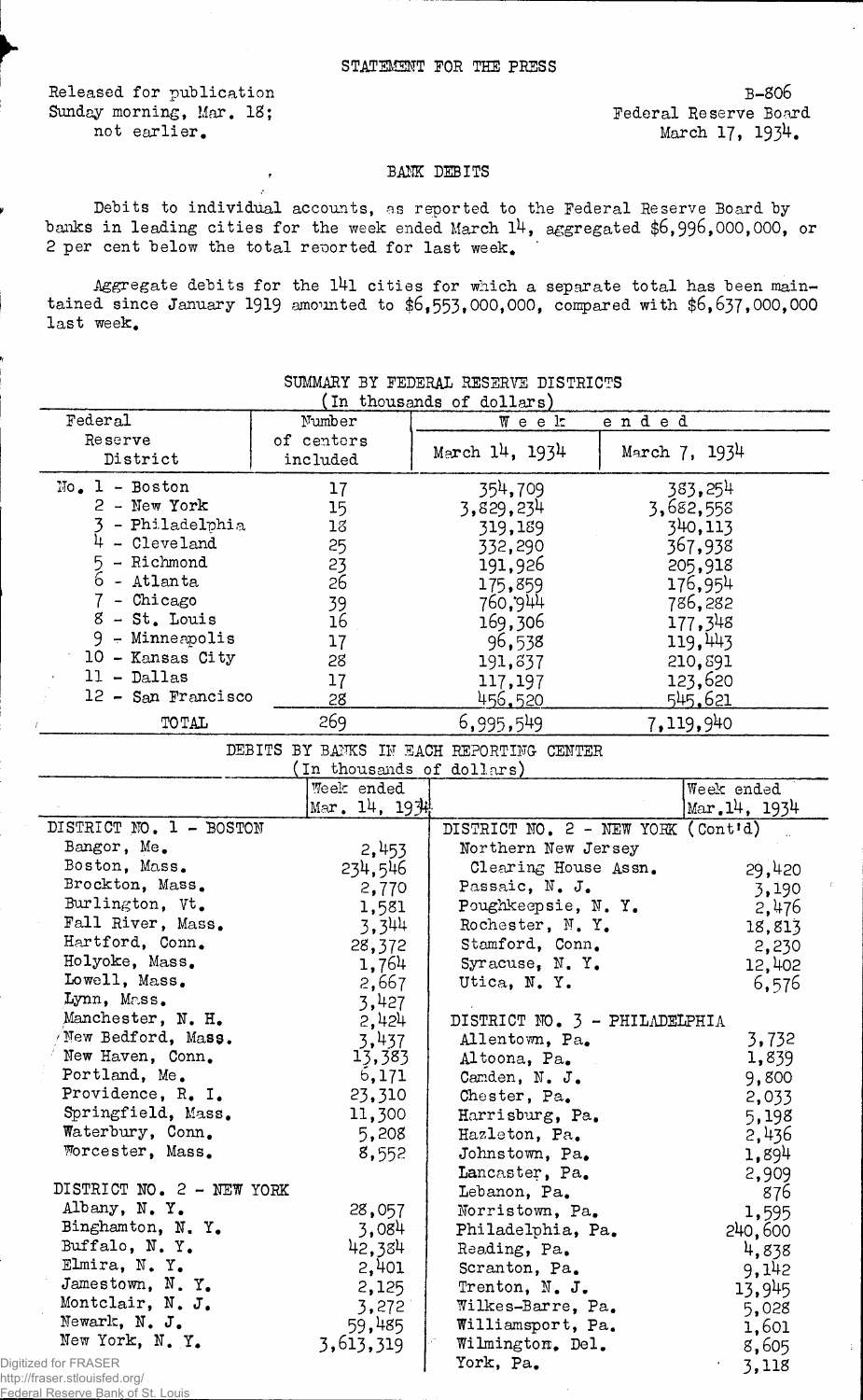DEBITS BY BANKS IN EACH REPORTING CENTER

 $\alpha$  .

 $\sim$   $\sim$ 

 $\sqrt{2\pi}$ 

ť

|                                   | In thousands of dollars) |                                   | В-80ба        |
|-----------------------------------|--------------------------|-----------------------------------|---------------|
|                                   | Week ended               |                                   | Week ended    |
|                                   | Mer. 14, 1934            |                                   | Mar. 14, 1934 |
| DISTRICT NO. $4 - CLEVELAMD$ .    |                          | DISTRICT NO. 6 - ATLANTA (Cont'd) |               |
| Arron, Ohio                       | 8,902                    | Elberton, Ga.                     | 200           |
| Butler, Pa.                       | 1,303                    | Hattiesburg, Miss.                | 939           |
| Canton, Ohio                      | 5,491                    | Jackson, Miss.                    | 4,843         |
| Cincinnati, Ohio                  | 49,889                   | Jacksonville, Fla.                | 13,207        |
| Cleveland, Ohio                   | 75,046                   | Knoxville, Tenn.                  | 4,120         |
| Columbus, Ohio                    | 21,840                   | Macon, Ga.                        | 2,133         |
| Dayton, Ohio                      | 8,849                    | Meridian, Miss.                   | 1,340         |
| Erie, Pa.                         | 3,616                    | Miami, Fla.                       | 6,831         |
| Franklin, Pa.                     | 721                      | Mobile, Ala.                      | 4,612         |
| Greensburg, Pa.                   | 1,056                    | Montgomery, Ala.                  | 4,534         |
| Hamilton, Ohio                    | 1,630                    | Nashville, Tenn.                  | 13,985<br>348 |
| Homestead, Pa.                    | 320<br>4,066             | Newnan, Ga.                       | 41,555        |
| Lexington, Ky.                    | 1,656                    | New Orleans, La.                  | 1,191         |
| Lima, Ohio                        |                          | Pensacola, Fla.                   | 5,945         |
| Lorain, Ohio<br>Middletown, Ohio  | 556<br>1,430             | Savannah, Ga.                     | 5,071         |
| Oil City, Pa.                     | 1,485                    | Tampa, Fla.                       | 617           |
| Pittsburgh, Pa.                   | 106,273                  | Valdosta, Ga.<br>Vicksburg, Miss. | 1,121         |
| Springfield, Ohio                 | 2,320                    |                                   |               |
| Steubenville, Ohio                | 1,365                    | DISTRICT NO. 7 - CHICAGO          |               |
| Toledo, Ohio                      | 19,559                   | Adrian, Mich.                     | 487           |
| Warren, Ohio                      | 1,564                    | Aurora, Ill.                      | 1,035         |
| Wheeling, W. Va.                  | 5,544                    | Battle Creek, Mich.               | 1,213         |
| Youngstown, Ohio                  | 6,609                    | Bay City, Mich.                   | 1,478         |
| Zanesville, Ohio                  | 1,200                    | Bloomington, Ill.                 | 1,831         |
|                                   |                          | Cedar Rapids, Ia.                 | 3,503         |
| DISTRICT NO. 5 - RICHMOND         |                          | Champaign-Urbana, Ill.            | 1,560         |
| Asheville, N. C.                  | 1,894                    | Chicago, Ill.                     | 455,380       |
| Baltimore, Md.                    | 57,622                   | Danville, Ill.                    | 1,515         |
| Charleston, S. C.                 | 2,318                    | Davenport, Ia.                    | 2,801         |
| Charleston, W. Va.                | 7,201                    | Decatur, Ill.                     | 2,177         |
| Charlotte, N. C.                  | 9,654                    | Des Moines, Ia.                   | 14,078        |
| Columbia, S. C.                   | 2,927                    | Detroit, Mich.                    | 129,790       |
| Cumberland, Md.                   | 1,315                    | Dubuque, Iowa                     | 1,329         |
| Danville, Va.                     | 1,022                    | Flint, Mich.                      | 4,733         |
| Durham, N. C.                     | 4,826                    | Fort Wayne, Ind.                  | 4,758         |
| Greensboro, N. C.                 | 2,032                    | Gary, Ind.                        | 1,837         |
| Greenville, S. C.                 | 3,403                    | Grand Ranids, Mich.               | 7,905         |
| Hagerstown, Md.                   | 1,157                    | Green Bay, Wis.                   | 1,881         |
| Huntington, W. Va.                | 2,852                    | Hammond, Ind.                     | 458<br>26,835 |
| Lynchburg, Va.                    | 3,059                    | Indianapolis, Ind.                | 1,621         |
| Newport News, Va.<br>Norfolk, Va. | 1,358<br>5,209           | Jackson, Mich.                    | 1,892         |
|                                   | 681                      | Kalamazoo, Mich.                  | 3,709         |
| Portsmouth, Va.<br>Raleigh, N. C. | 3,341                    | Lansing, Mich.<br>Manitowoc, Wis. | 961           |
| Richmond, Va.                     | 25,396                   | Mason City, Iowa                  | 1,538         |
| Roanoke, Va.                      | 3,690                    | Milwaukee, Wis.                   | 46, 115       |
| Washington, D.C.                  | 40,789                   | Moline, Ill.                      | 797           |
| Wilmington, N. C.                 | 1,591                    | Muscatine, Iowa                   | 502           |
| Winston-Salem, N. C.              | 5,589                    | Oshkosh, Wis.                     | 1,320         |
|                                   |                          | Peoria, Ill.                      | 7,748         |
| DISTRICT NO. 6 - ATLANTA          |                          | Rockford, Ill.                    | 2,782         |
| Albany, Ga.                       | 550                      | Saginaw, Mich.                    | 2,058         |
| Atlanta, Ga.                      | 29,905                   | Sheboygan, Wis.                   | 2,069         |
| Augusta, Ga.                      | 3,749                    | Sioux City, Iowa                  | 6,414         |
| Birmingham, Ala.                  | 19,968                   | South Bend, Ind.                  | 5,555         |
| Erunswick, Ga.                    | 454                      | Springfield, Ill.                 | 3,547         |
| Chattanooga, Tenn.                | 6,093                    | Terre Haute, Ind.                 | 3,597         |
| Columbus, Ga.                     | 2,157                    | Waterloo, Iowa                    | 2,135         |
| Dothan, Ala.                      | 391                      |                                   |               |

Digitized for FRASER http://fraser.stlouisfed.org/ Federal Reserve Bank of St. Louis

Ź